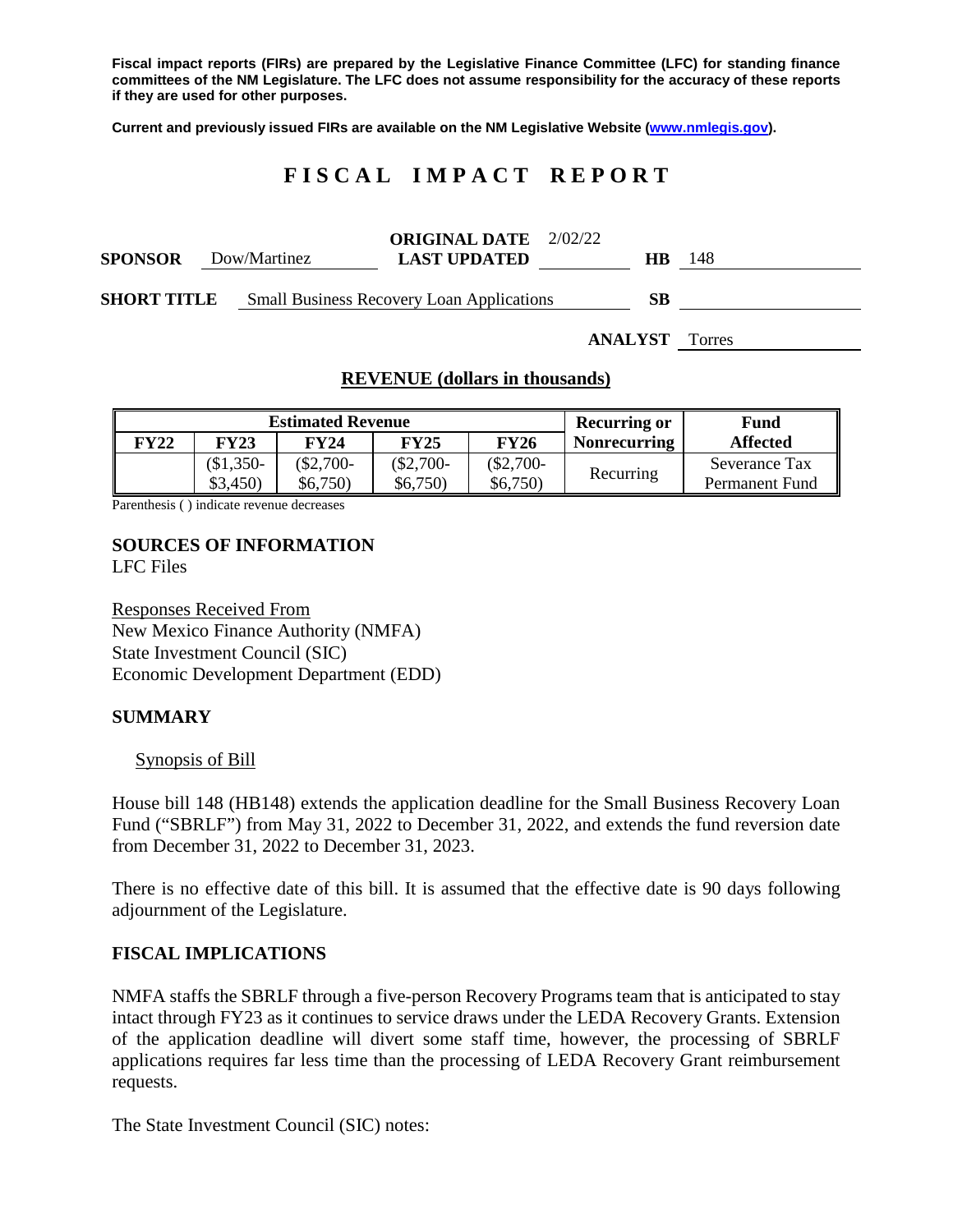HB148's request is an expansion by 7 months to the window for making business loans from the Small Business Recovery Loan Fund, operated and overseen by the New Mexico Finance Authority, with funding appropriated from the Severance Tax Permanent Fund. The bill also extends the processing window for NMFA to administer loan applications and agreements by one year.

The magnitude of the fiscal impact associated with extending the loan period of the program will be determined by two key variables - the demand for new loans during the expanded loan period should HB148 pass, and the subsequent default rates associated with those new loans.

Since inception, and as of January 2022, the drawdowns from the STPF to the Small Business Recovery Loan Fund have been as follows:

| Date             | Activity                       | Amount              | <b>Impact on Cash</b><br>(Other) | Note                                                             |
|------------------|--------------------------------|---------------------|----------------------------------|------------------------------------------------------------------|
|                  | 8/1/2020 Subscription          | 100,000,000.00      |                                  | (100,000,000.00) 8/1/20 \$100 million drawdown request from NMFA |
| 11/1/2020 Redeem |                                | 60,000,000.00       |                                  | 60,000,000.00 11/1/20 \$60 million NMFA receipt                  |
|                  | 12/17/2020 Interest Income     | 32.384.35           |                                  | 32,384.35 interest earned per Oscar Rodriquez at NMFA            |
|                  | 12/17/2020 Interest Income     | 4.245.36            |                                  | 4,245.36 early debt service payment per Oscar Rodriguez at NMFA  |
|                  | 2/1/2021 Subscription          | 1,000,000.00        |                                  | (1,000,000.00) 2/16/21 \$1mildrawdown request from NMFA          |
|                  | 5/3/2021 Subscription          | 20,000,000.00       |                                  | (20,000,000.00) 5/3/21 \$20mil drawdown request from NMFA        |
|                  | 6/1/2021 Subscription          | 40,000,000.00       |                                  | (40,000,000.00) 6/1/21 \$40 mil drawdown request from NMFA       |
|                  | 8/25/2021 Subscription         | 40,000,000,00       |                                  | (40,000,000.00) 8/25/21 \$40 mil drawdown request from NMFA      |
|                  | 11/1/2021 Subscription         | 20,000,000.00       |                                  | (20,000,000.00) 11/1/21 \$20 mil drawdown request from NMFA      |
|                  |                                |                     |                                  |                                                                  |
|                  | <b>Total Subscriptions</b>     | \$ (221,000,000.00) |                                  |                                                                  |
|                  | <b>Total Redemptions</b>       | 60,000,000.00       |                                  |                                                                  |
|                  | <b>Total Interest received</b> | 36,629.71           |                                  |                                                                  |

In summary, drawdowns so far total slightly more than \$160 million of the \$500 million statutorily authorized, with the last drawdown of \$20 million coming at the start of November 2021. NMFA has recently indicated they will also be drawing down an additional \$20 million from the STPF for February 2022. This assessment is revisited on a month-by-month basis, with new loan demand being the driver for additional capital needs from the STPF.

Thus far losses to the loan fund fair-market value are largely due to expenses required to run the program (which by law can be up to 2% of the allocation, or \$10 million), and a "bad loan" allowance that estimates expected loan defaults.

As of 12/31 the Small Business Recovery Loan Fund was valued at \$149,368,502, on the ~\$161 million drawn down so far. That valuation is the equivalent of 2.22% of the Severance Tax Permanent Fund as of the end of calendar year 2021.

Concerns remain regarding the high potential for loan losses due to limited underwriting and no personal guarantees associated with most of the loans, and it is still unlikely the full principal will be repaid. This fact and the "opportunity costs" – how much the STPF would otherwise earn had these dollars been invested as traditional STPF investments estimated to earn 6.75% annually – should be considered when granting the loan program an extension.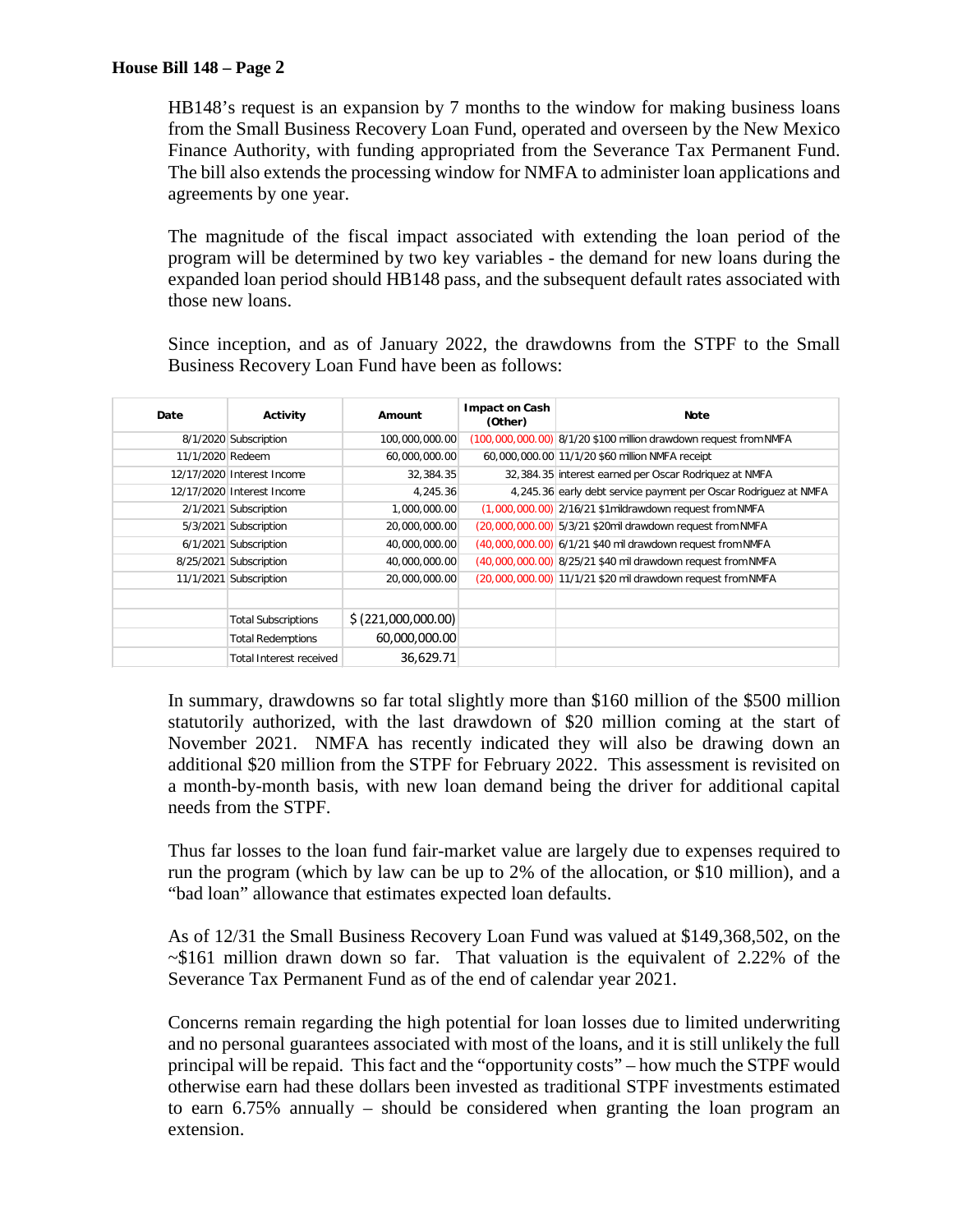A reasonable estimate of opportunity cost on each \$20 million borrowed – conservatively assuming a 0% return on the Recovery Loans and a  $6.75\%$  annual STPF return – is  $\sim$ \$1.35 million per year, per \$20M in loans. It is reasonable to assume that an additional loan period could result in \$40M-\$100M in additional loans during the extension, for a range of \$2.7M-\$6.75M per year in lost investment earnings, with those lost earnings compounding and growing in value by another  $\sim 6.75\%$  every year thereafter. Market volatility resulting in lower investment returns could mitigate opportunity costs, but the converse also applies, as it did in CY2021 which saw STPF returns of about 16%, more than double their annual target.

# **SIGNIFICANT ISSUES**

New Mexico Finance Authority submits:

The SBRLF was created during the First Special Session of 2020 to address the needs of small businesses, many of which were unable to access federal Paycheck Protection Program. The enacting legislation contained very specific requirements for evidencing impact, resulting in lower subscription rates than anticipated, with a decline rate exceeding 50%. Ultimately NMFA made 880 loans totaling \$40,250,237 from the initial legislation.

Changes made to the SBRLF in the 2021 session substantially broadened the use of the funds by eliminating the specific definitions of impact, broadening eligibility of qualifying businesses, and increasing the amounts available to small businesses. As a result, the current decline rate of applications is less than 15%. Through January 18, 2022, NMFA has made 1,460 loans totaling \$95,352,085 and was processing approximately 350 applications in various stages of approval.

Currently, a total of \$135 million in loans have been made and NMFA is processing approximately \$25 million in applications. NMFA anticipates utilizing \$200 million of the \$500 million committed to the SBRLF.

The State Investment Council notes:

Existing concerns we have previously highlighted regarding the original NM Recovery Act still apply.

- Potential for high rates of loans in default. The most recent pre-pandemic estimates (2015) on US Small Business Administration loans had a default rate of 17.4%, and SBA loans have more stringent underwriting than NM Recovery Act loans. The SBA indicates that ~60% of small businesses fail within 10 years.
- The loans are still without much of any recourse in recovering loans that slip into default.
- Questions of legality in appropriating from STPF. The STPF is governed the New Mexico Constitution, (Article VIII, Section 10(A)) which indicates the STPF must be invested as provided by law. NMSA Section 7-27-5 requires that STPF investments shall be "intended to… provide income" to the STPF and be invested in accordance with the Uniform Prudent Investment Act (NMSA Section 45-7-603(C)(8). While the statute says that the Small Business Recovery Act "may" provide income and that it is "deemed to be in compliance" with UPIA, this is arguable, and has not yet been challenged in the courts.